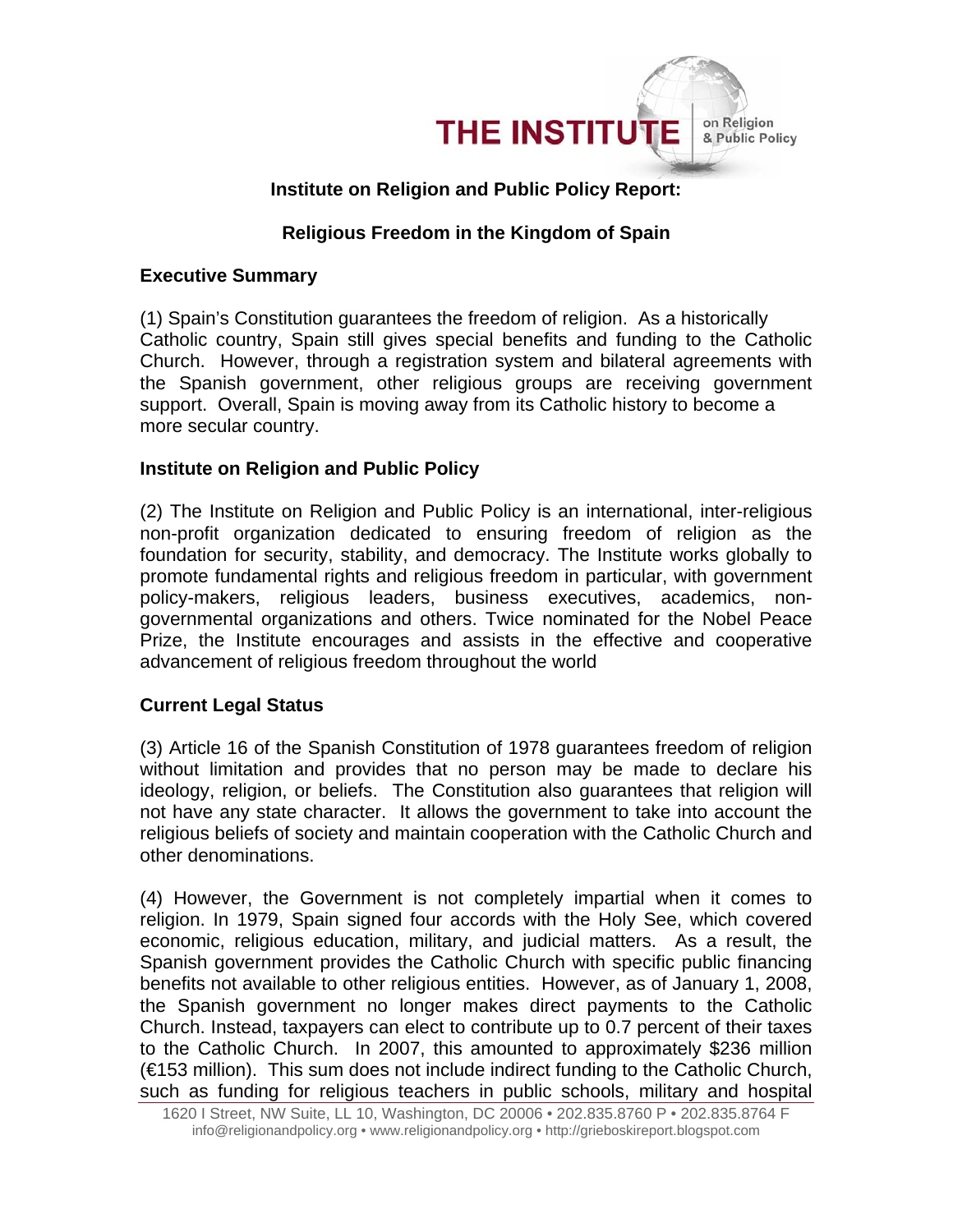chaplains, and other indirect assistance. These accords also provide for the teaching of Catholicism in all public schools, except those at the university level. However, these classes are not mandatory.

(5) Spain also allows other religious groups to enter into agreements with the Spanish government provided that they meet given criteria. First, the group must be recorded in the Registry of Religious Entities, which requires that the group serve a religious purpose. Second, the group must have "deep roots" in Spain as a result of their presence and number of followers. This greatly restricts the ability of minority religions to receive the benefits of agreements with the Spanish government.

(6) In 1992, representatives of Protestant, Jewish, and Islamic religious groups signed bilateral agreements with the Government. These agreements provide legal protection for places of worship and for ministers, including the recognition that facts learned during pastoral activities must remain confidential. Further, ministers of these religions are eligible to participate in Spain's Social Security programs. These agreements give marriages performed by these religious groups civil validity. They also recognize the right of soldiers to have access to chaplains of these religions, as well as the right for ministers of those religions to be present in hospitals and prisons. These agreements guarantee the religious groups' access to school grounds as well as the availability of classrooms for religious instruction under the direction of ministers from each faith. The agreements also provide the religious groups with exemptions and fiscal benefits. Donations to religious groups who have entered into an agreement with the Government receive special tax treatment, and donors may deduct such donations for personal income tax purposes. Further, the agreements guarantee a weekly day of rest on the appropriate day for each faith, as well as guaranteeing the right to participate in religious holidays.

(7) Spain is quickly moving away from its historical association with the Catholic Church. Under a Socialist government led by Prime Minister José Luis

Rodríguez Zapatero, Spain has legalized gay marriage and adoption, and has instituted fast-track divorce. The Spanish government is currently working to loosen laws on abortion and euthanasia. In 2008, a Spanish court ruled that crucifixes that are displayed in public school rooms violate the Constitution of 1978. Religions other than Catholicism have become more accepted by Spanish society. For example, in 2006, the Spanish Government, Muslim leaders, and the Catholic Church worked together to publish a book about Islam that will be used in Spanish primary schools. Further, a 2006 study by the Spanish Islamic Commission showed that more than a million Muslims live in Spain. Of these, almost three quarters were happy in Spain, and 83 percent said they had no difficulty in practicing their religion there. In another instance of acceptance of a minority religion, a Spanish court ruled in 2007 that the Church of Scientology is a religion, and should be allowed to register in the nation's Registry of Religious Entities.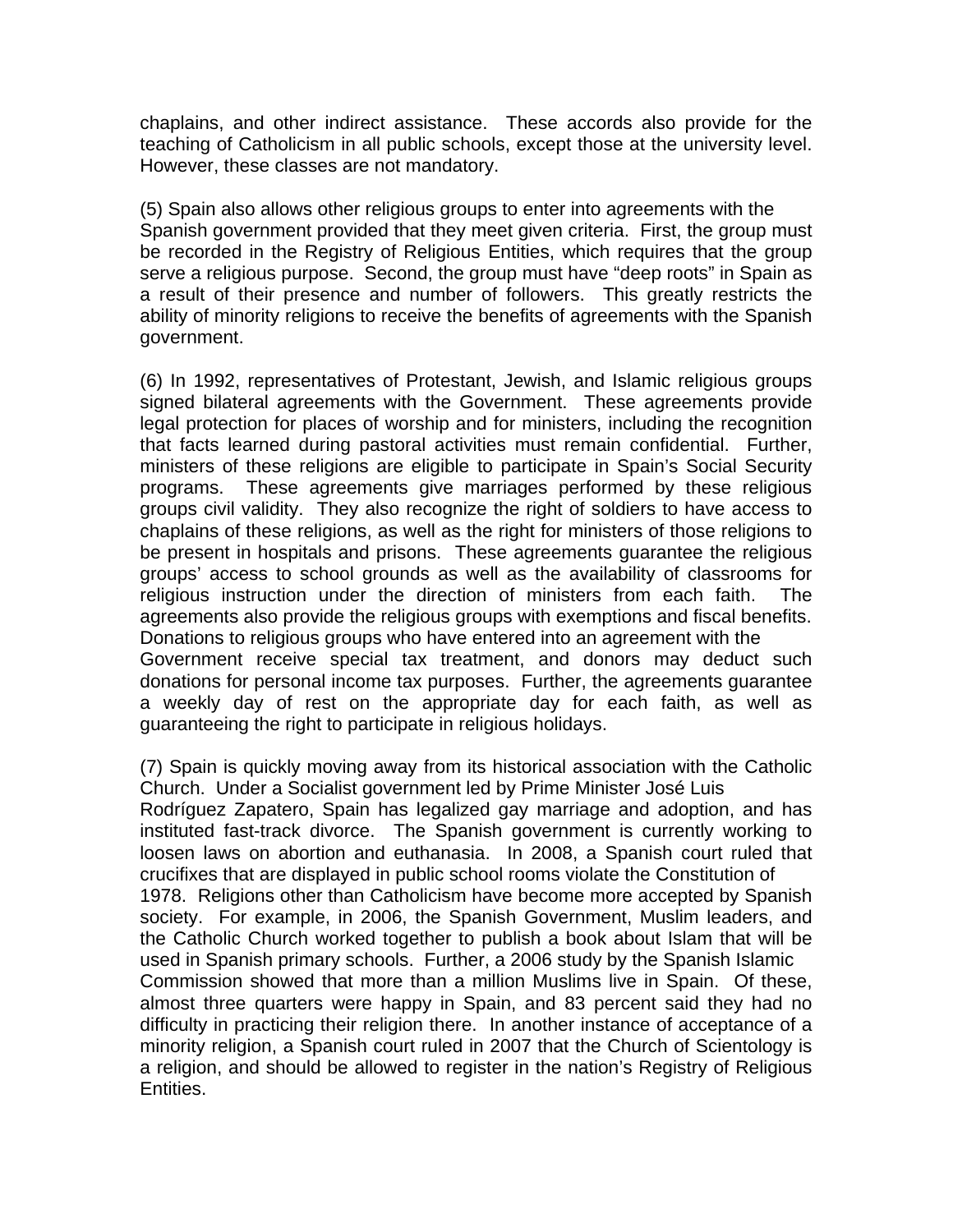#### **Instances of Religious Discrimination and Abuse**

(8) The system currently in place in Spain for recognizing a religious group by registration in the Registry of Religious Entities can be confusing and burdensome. Registration requires lots of paperwork, and can take up to six months. As a result, some religious groups choose to register with regional governments as cultural organizations rather than with the Registry of Religious Entities. These groups are entitled to the benefits that other cultural or non-profit groups receive, but are not allowed the benefits given to religious groups under agreements with the Spanish government. Many groups are not allowed to register with the Registry of Religious Entities, since they are not deemed to be for a "religious purpose." This means that groups wishing to be recognized by the Spanish government often have to fight just to register, let alone to enter into an agreement with the government to receive benefits. Spanish courts, however, are beginning to require that the government allow more groups to register. In 2007, a Spanish court ruled that a justice ministry decision not to allow the Church of Scientology to register with the Registry of Religious Entities was wrong, and that the group should be recognized as a religious organization.

(9) Although the Constitution guarantees freedom of religion, the enforcement of the laws can at times be discriminatory. This usually occurs when a religious group attempts to get a building permit to erect a new place of worship. The process to obtain a permit to build a place of worship is difficult and lengthy. The Islamic Commission in Spain reports that new mosque construction is sometimes forced into less visible suburban areas, largely due to resistance from urban neighborhood groups. It is not uncommon for Muslims to worship in converted buildings, nicknamed "garage mosques" because there are too few mosques for their growing numbers, and Muslim communities have difficulty obtaining land and permits to build more mosques. On February 15, 2008, the leadership of the Islamic Cultural Center of Valencia (CCIV) reported that its request to the Valencia city council for land to build a new, larger mosque had not received a response for nearly two years. In addition to having difficulty building new places of worship, many religious groups have trouble keeping theirs open. Protestants have reported having their places of worship shut down for technical or noise reasons.

(10) While society in Spain is largely accepting of minority religions, there have been some instances of abuse or discrimination, which the Spanish government has been focused on trying to eliminate. In 2007, an eight-year-old Muslim girl was told to remove her headscarf, or hijab, in public school. She stopped attending school, rather than remove her hijab. The regional government of Catalonia, in northeast Spain, quickly stepped in and told the school that they must allow the girl to wear her hijab, because to do otherwise would be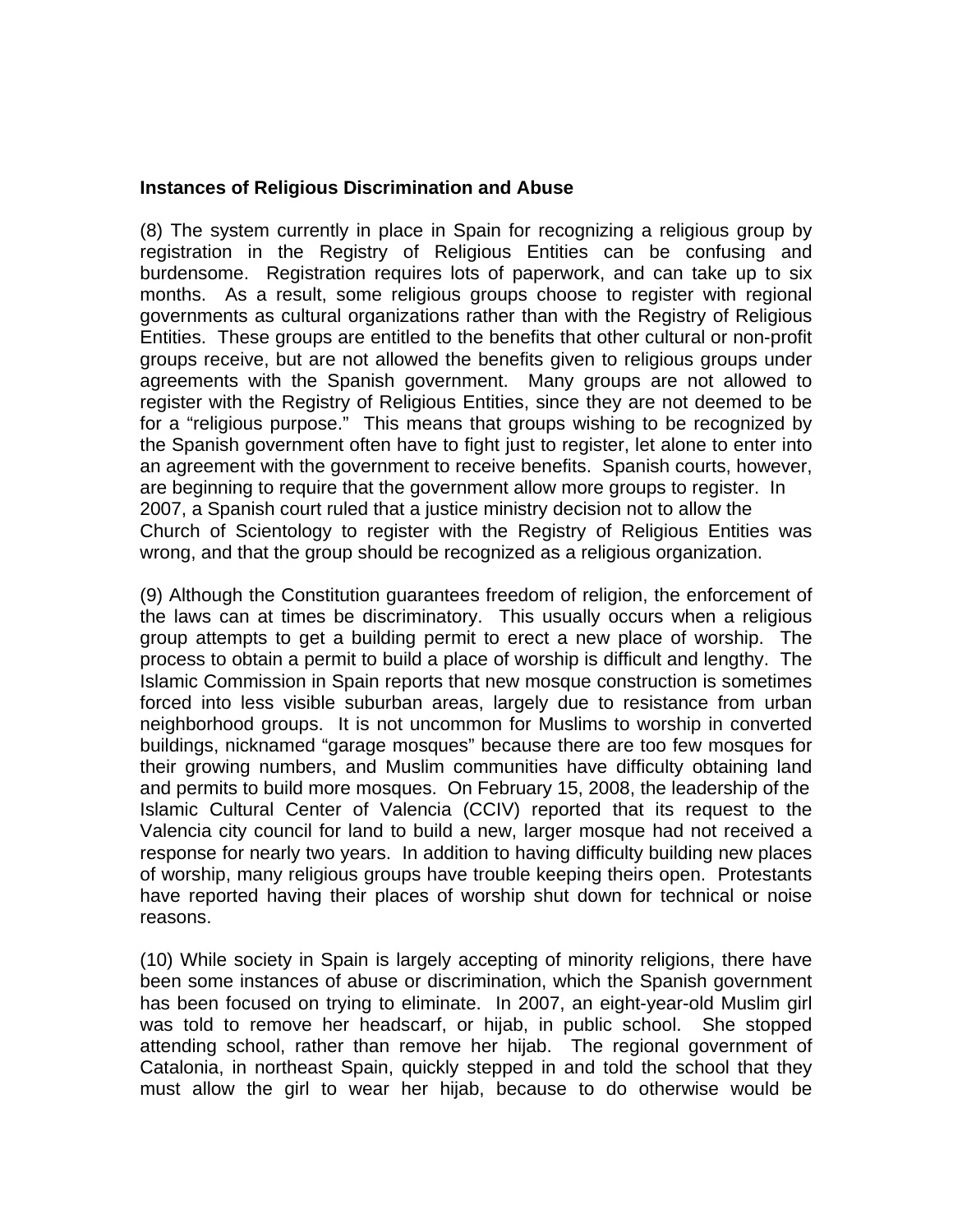#### discrimination.

(11) Many of the instances of religious discrimination in Spain are the result of a lack of understanding or respect. In May 2009, the regional government in Toledo, in central Spain, excavated an ancient Jewish cemetery in order to extend a school building. The disinterment of graves is largely forbidden in Judaism and this was seen as an attack on the Jewish faith. While this is not necessarily a demonstration of open hostility towards minority faiths, it does show that the Spanish government at times acts against the beliefs of certain religions, largely as a result of a lack of understanding or knowledge of a minority religion's beliefs.

(12) In October of 2009, tens of thousands protesters against abortion marched in Madrid. Most of the protesters were Roman Catholic and were protesting under the slogan "every life counts," which clearly has religious undertones. The current law only allows abortion in the case of rape or danger to physical or mental health. The biggest change that is being proposed would be to allow sixteen year-olds to obtain an abortion without the consent of their parents.

## **United States Foreign Policy**

(13) The U.S. Government discusses religious freedom with the Government as part of its overall policy to promote human rights. Embassy officials also work to improve relations and acceptance between different religions by meeting with religious leaders of various denominations. The Embassy has also assisted exchanges between U.S. and local religious associations to foster dialogue and promote religious tolerance and freedom. The Embassy uses informal advocacy and formal representation with foreign diplomats, government representatives, and Muslim community leaders to sustain and inform the ongoing debate on religious freedom. The Ambassador established close links with his counterparts from the Muslim world and met repeatedly with leaders of the Muslim and Jewish communities. The Embassy has also reached out to numerous religious groups by meeting with leaders and bringing in speakers to discuss the importance of religious tolerance and diversity in a democratic society. The Embassy in Madrid and consulate in Barcelona intervened informally with the Government on two issues: ensuring proper treatment of historic cemeteries and the extension of additional benefits to all religions holding "deeply rooted" status.

(14) In October 2009, Secretary Clinton, in her report on international religious freedom, praised Spain's recent work to "mitigate religious differences."

### **Conclusion**

(15) The Spanish Constitution guarantees freedom of religion and provides that no religion will have state character. While the government does still contribute funds to the Catholic Church, it allows taxpayers to decide whether or not a